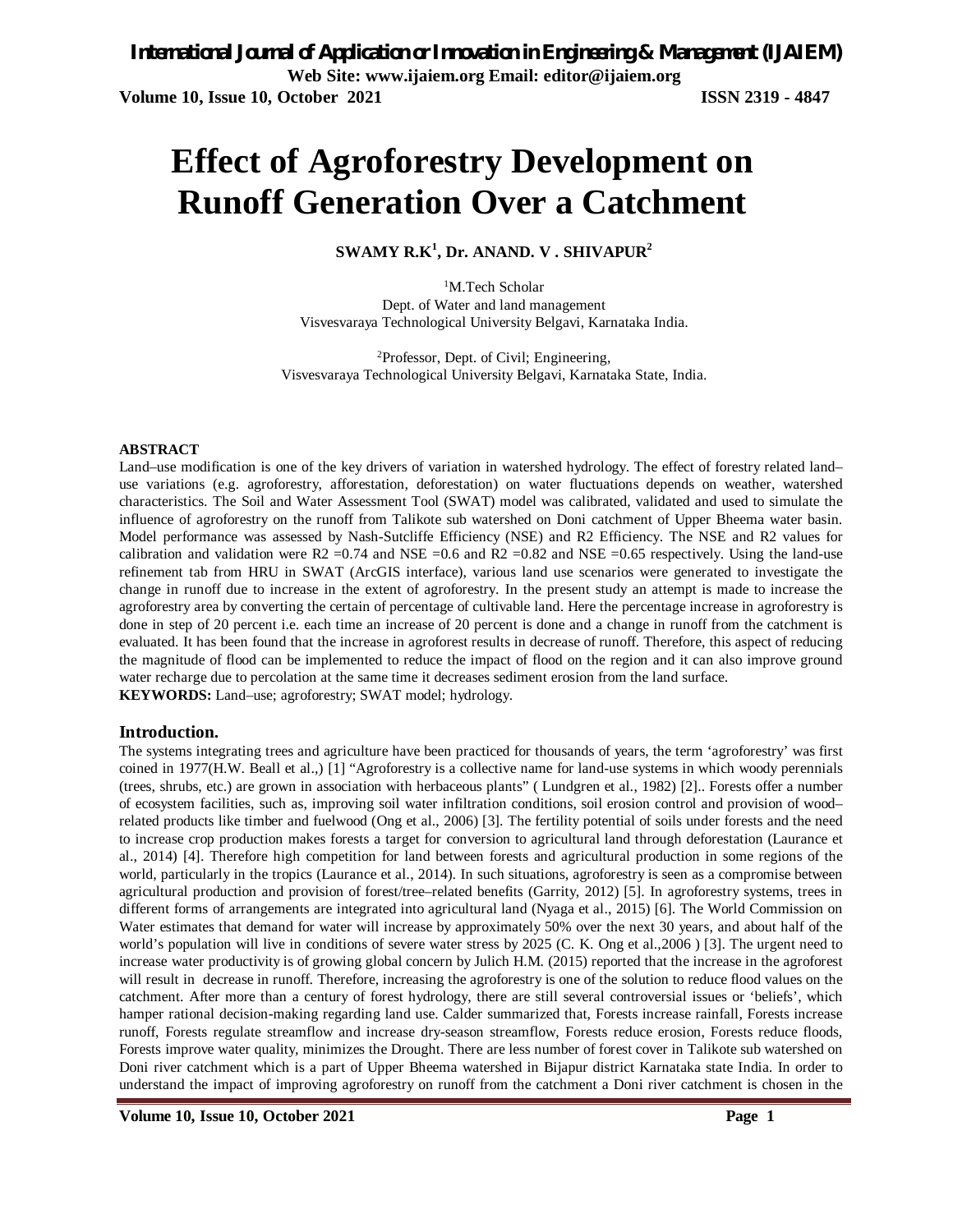### **Volume 10, Issue 10, October 2021 ISSN 2319 - 4847**

present study. An attempt is reported here on the percentage reduction in runoff values for the percentage increase in agroforestry in the chosen area of the catchment.

#### **Background study**

The study area chosen in this work is more susceptible to flood with a record of once every two years. Agriculture is the main and the prominent land use management practice in the region. Due to the low water quality of the river, the community is not using the water for agriculture and also for drinking purposes. During floods it can harm the crop yield due to the salt minerals present in the catchment soil. In order to reduce the runoff generation from the catchment, an attempt is made by the authors by increasing the area of agroforestry on changing the land use pattern from cultivable land into agroforestry by certain percentage.

#### **Study area**

In the present investigation, authors have taken a Talikote sub watershed on Doni watershed which is the part of the Upper Bhima catchment of Krishna basin. The Doni watershed, Talikote catchment is having an area of 219.2 sq.km situated at latitude 160 31'54.94" N and longitude 76017'45.48" E. The river Doni originates on the east side of the Sangli District in Maharashtra, India. Though it originates in Maharashtra, the majority of its streams passes through Karnataka's districts of Belagavi, Vijayapur, and Gulbarga. It joins the Krishna river to the southwest of the Talikote.



**Fig. 1:** Map of Talikote sub watershed on Doni river watershed.

watershed, situated in Bijapur region of Karnataka state in India which interpretates an attempt to examine the environment benefits, farmers willingness, runoff reduction, improvement fertility of soil and climate change of study area.

#### **Data used.**

The SWAT model requires data to physically depict the watershed [10], with topological DEMs was taken from Swat.tamu website, land use and soil maps are extracted from USGS website, and meteorological data all obtained (daily or monthly) from WRIS India website. The Table 1 below gives a brief description of different kinds of data and their sources. Tools like ArcGIS is used as supportive software to ArcSwat to provide input data like DEM, LULC, soil map, slope map. MS Excel is used for calculation and plotting. ArcSwat is used to implement the increase in extent of agroforestry and also to estimate changed runoff volume.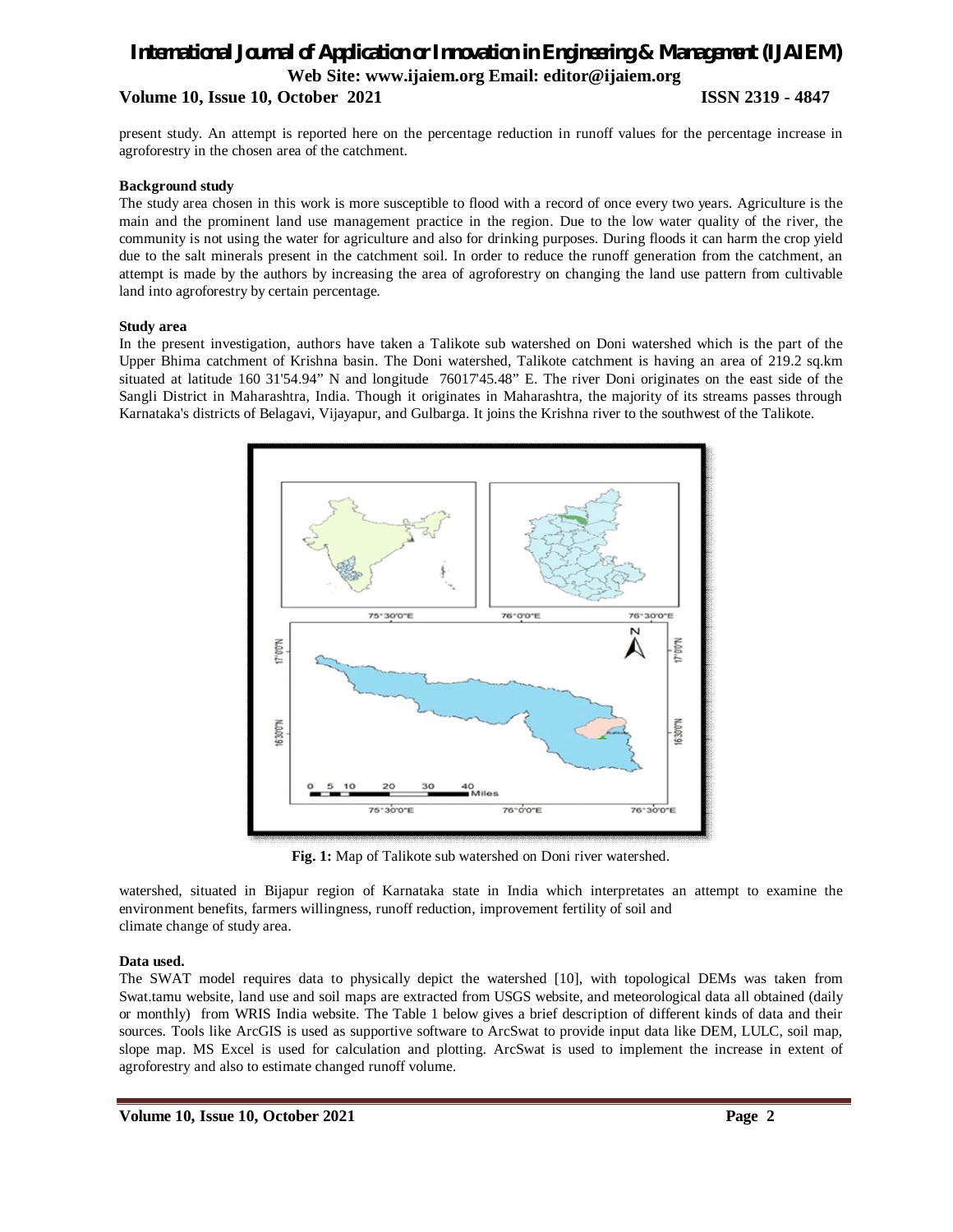#### **Volume 10, Issue 10, October 2021 ISSN 2319 - 4847**

#### **Methodology**

SWAT is a physically based, semi-distributed, model, widely used for prediction of the impact of land management on water, sediment and agricultural yields. The main inputs of the model are: Digital Elevation Model (DEM), land-use, soil, and climate data. SWAT first sub-divides a watershed into sub-watersheds which are further partitioned into smaller Hydrologic Response Units (HRU) [4]. Each HRU in a sub-basin has unique land-use, soil type, and slope class combination. Simulation of agroforestry scenarios in this study was based on HRUs land units [4]. Climatic data was obtained from WRIS India website it is open source, monthly rainfall data of Talikote gauge station was used. Monthly data sets of the other climatic variables i.e. maximum and minimum temperature, were obtained from SWAT website. Talikote discharge gauging station data are obtained from WRIS India. The calibration of SWAT model in done by using the data of 1995 to 2000 and validation is carried for the period 2001 to 2004. The values of R2and NSE were determined in both the process to know the level of refinement in the values of runoff generated through SWAT. In this process model parameters are varied to achieved the desired level of acceptance.

Initially, the SWAT model is applied on the existing land use and land cover using the data of 1995 to 2005 . On calibration and validation of the SWAT model, three different land-use scenarios were simulated by increasing the agroforestry by 20 percent each time over the existing agroforestry area. Using the land-use refinement tab from HRU in SWAT (ArcGIS interface), various land use scenarios were generated to investigate the change in runoff due to increase the extent of agroforestry. Agriculture land was further split using the Land Use Refinement menu tab which subdivides land in each subbasin by the agroforestry percentages entered as by user-defined. The agricultural land was split into the agroforestry with the percentage of 20%, 40%,60% respectively and after every run, the change in runoff was estimated. The small area of the Doni catchment called Talikote sub catchment is selected to implement the idea of increasing the agroforestry is taken here. [7]

The aspect as suggested Julich H.M. (2015) [7]. is considered in the present study to reduce the flood values in the region. Which will also help to improve ground water recharge and to decrease sediment erosion from the land surface.



**Fig. 2: Flowchart of Swat Run process**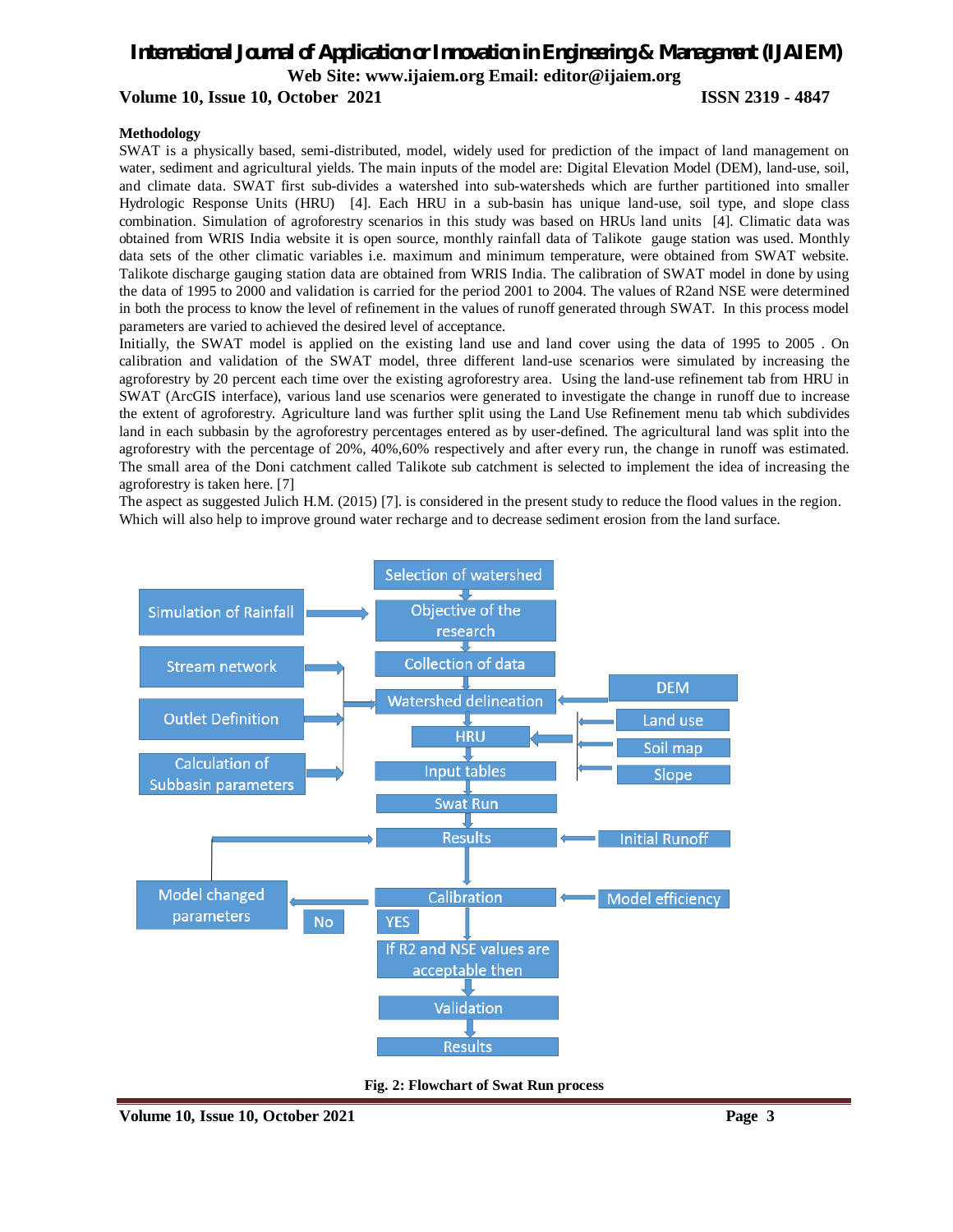**Volume 10, Issue 10, October 2021 ISSN 2319 - 4847**



### **Fig. 3 :implementation of Agroforestry in Swat**



**Fig. 4: Snapshot of implementation of Agroforest using HRU option**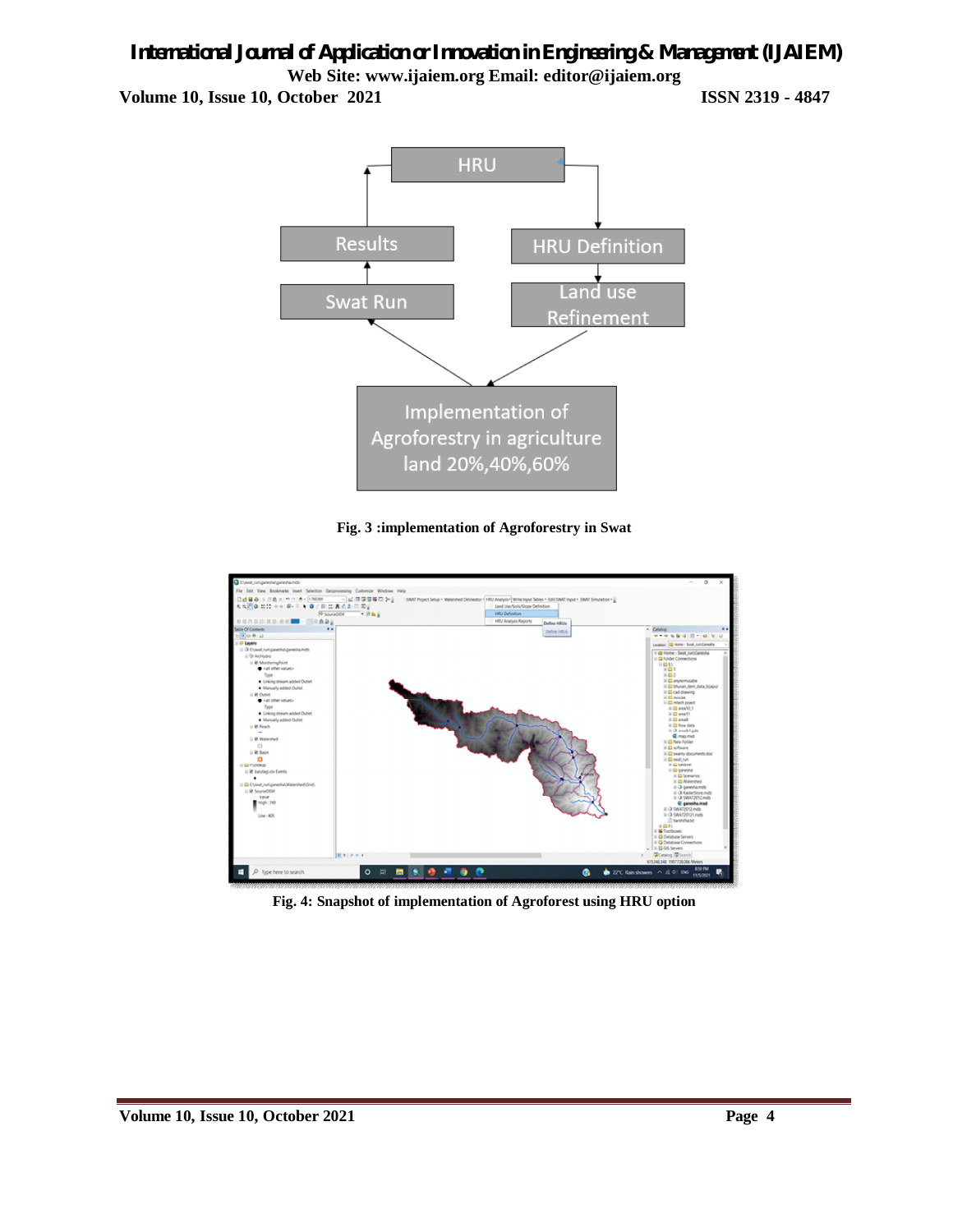**Volume 10, Issue 10, October 2021 ISSN 2319 - 4847**



**Fig. 5: Snapshot of implementation of Agroforest 20% on study Area**

#### **Results and Discussion.**

The SWAT model is used to estimate the runoff using the data set of 1995-2000 for calibration and 2000-2005 for validation [8]. The sensitivity parameters found during validation are shown in Table 2. The performance efficiency of calibration and validation can be known through the estimation of R2 and NSE [9]. The results obtained for the present case are shown in Table 3.

| <b>Table 2: Sensitive parameter of the Model</b> |               |             |            |  |
|--------------------------------------------------|---------------|-------------|------------|--|
| Sl. No.                                          | Parameter     | calibration | Validation |  |
|                                                  | $\text{CN}_2$ |             |            |  |
|                                                  | <b>ESCO</b>   | 0.85        | 0.95       |  |
|                                                  | <b>EPCO</b>   | 0.9         |            |  |
|                                                  | <b>SURLAG</b> |             |            |  |

**Table 2: Sensitive parameter of the Model**

| Table 9. I chon mance mulcators |                |       |      |  |
|---------------------------------|----------------|-------|------|--|
| Sl.No                           | <b>Process</b> | D2    | NSE  |  |
|                                 | Calibration    | 0.740 | J.6  |  |
|                                 | Validation     | 0.822 | 0.65 |  |

**Table 3: Performance indicators**

In order to know the effect of increasing the agroforestry [3] on runoff from the catchment the period from 1995 to 2005 is considered. The small area of the Doni catchment called Talikote sub catchment is selected to implement the idea of increasing the agroforestry is taken here. The SWAT model is run.by adopting the change in scenario of increasing the agroforestry by 20 percent over the existing area each time. The results due to this are compared with the SWAT results for the existing LULC is plotted on graph ( Figures 2 to 4).

The results of the analysis indicate that there is a decreasing trend in flood values with the increase in agroforestry area. Therefore the effect of flood can be reduced by improving the agroforestry on the catchment which intern increase in ground water through greater infiltration and improve soil fertility due to increased tree roots holding the soil.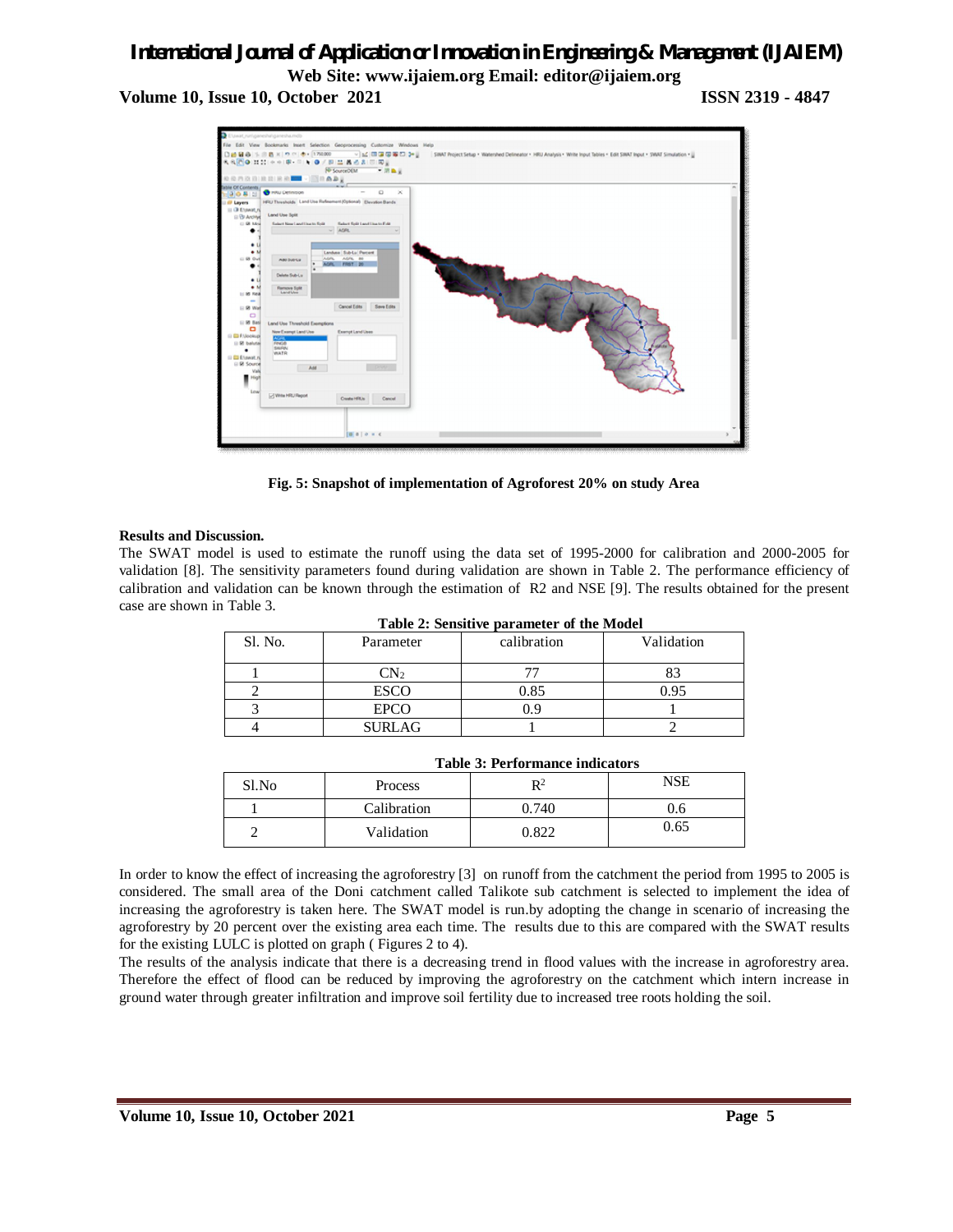**Volume 10, Issue 10, October 2021 ISSN 2319 - 4847**



**Fig. 6: Comparison between runoff from the existing LULC and for an increase of 20% area in agroforestry.**



 **Fig. 7: Comparison between runoff from the existing LULC and for an increase of 40% area in agroforestry.**





The study on the impact of increasing the agroforestry by 20 percent, 40 percent and 60 percent over the existing agroforestry area shows a decreasing value of runoff by 1.1%, 2.1%, 3.2% respectively. The average runoff values corresponding to various scenarios are shown in Figure 5.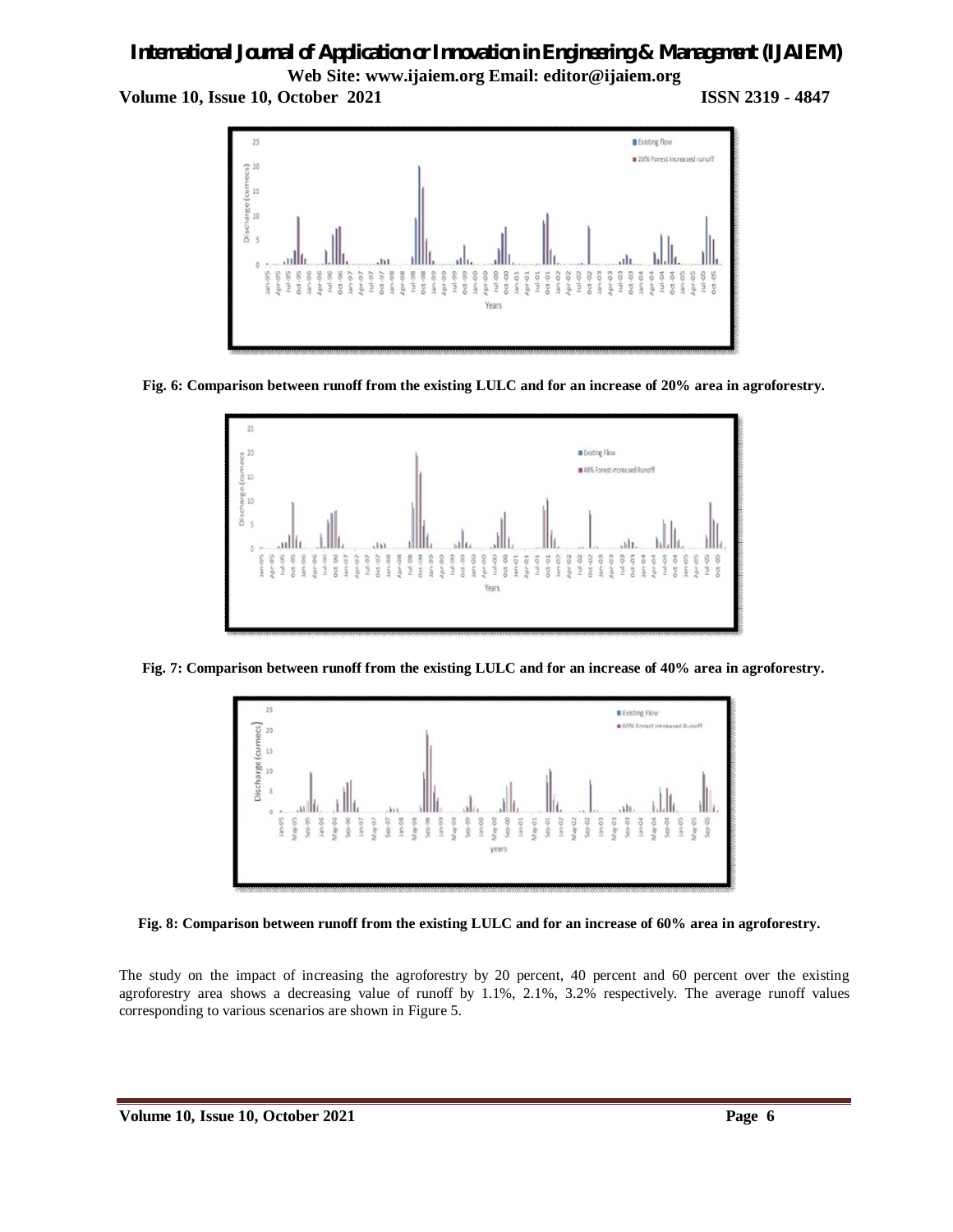#### **Volume 10, Issue 10, October 2021 ISSN 2319 - 4847**





The present investigation demonstrates the impact of increasing agroforestry on runoff from the catchment by considering a conversion of the cultural land into agroforestry land over small part of the Doni catchment, Talikote catchment. Hence by adopting this approach over the entire catchment, the flood can still be reduced. In addition to other advantages can also be obtained as highlighted in the earlier paragraphs.

#### **Conclusion.**

The flood can be reduced by increasing the area of agroforestry of the catchment. The present investigation demonstrates the same. In this work it is estimated that with increase of agroforestry by 20 percent, 40 percent and 60 percent over the existing agroforestry area decreases runoff by 1.1%, 2.1%, 3.2% respectively.

#### **References.**

- [1] Bene, J.G., H.W. Beall, and A. Côté, (1977).Trees, Food and People Land Management in the Tropics.Ottawa: IDRC.
- [2] Lundgren, B., Introduction [Editorial]. Agroforestry Systems, 1982. 1: p. 3-6.
- [3] C. K. Ong, C. R. Black, and C. W. Muthuri, "Modifying forestry and agroforestry to increase water productivity in the semi-arid tropics," CAB Rev. Perspect. Agric. Vet. Sci. Nutr. Nat. Resour., vol. 1, no. March, 2006, doi: 10.1079/PAVSNNR20061065.
- [4] H. M. Mwangi, S. Julich, S. D. Patil, M. A. McDonald, and K. H. Feger, "Modelling the impact of agroforestry on hydrology of Mara River Basin in East Africa," Hydrol. Process., vol. 30, no. 18, pp. 3139–3155, 2016, doi: 10.1002/hyp.10852.
- [5] Garrity D. 2012. Agroforestry and the future of global land use. In Agroforestry—the future of global land use, Nair PKR, Garrity D (eds). Springer: Netherlands.
- [6] Nyaga J, Barrios E, Muthuri CW, Öborn I, Matiru V, Sinclair FL. 2015. Evaluating factors influencing heterogeneity in agroforestry adoption and practices within smallholder farms in Rift Valley, Kenya. Agriculture, Ecosystems & Environment 212: 106–118.
- [7] H. M. Mwangi, S. Julich, S. D. Patil, M. A. McDonald, and K. H. Feger, "Modelling the impact of agroforestry on hydrology of Mara River Basin in East Africa," Hydrol. Process., vol. 30, no. 18, pp. 3139–3155, 2016, doi: 10.1002/hyp.10852.
- [8] W. Me, J. M. Abell, and D. P. Hamilton, "Effects of hydrologic conditions on SWAT model performance and parameter sensitivity for a small, mixed land use catchment in New Zealand," Hydrol. Earth Syst. Sci., vol. 19, no. 10, pp. 4127–4147, 2015, doi: 10.5194/hess-19-4127-2015.
- [9] M. G. da Silva, A. de O. de Aguiar Netto, R. J. de Jesus Neves, A. N. do Vasco, C. Almeida, and G. G. Faccioli, "Sensitivity Analysis and Calibration of Hydrological Modeling of the Watershed Northeast Brazil," J. Environ. Prot. (Irvine,. Calif)., vol. 06, no. 08, pp. 837–850, 2015, doi: 10.4236/jep.2015.68076.
- [10] [X. Zhang, R. Srinivasan, and D. Bosch, "Calibration and uncertainty analysis of the SWAT model using Genetic Algorithms and Bayesian Model Averaging," J. Hydrol., vol. 374, no. 3.[Environ. Prot. (Irvine,. Calif)., vol. 06, no. 08, pp. 837–850, 2015, doi: 10.4236/jep.2015.68076.
- [11] K. C. Abbaspour, E. Rouholahnejad, S. Vaghefi, R. Srinivasan, H. Yang, and B. Kløve, "A continental-scale hydrology and water quality model for Europe: Calibration and uncertainty of a high-resolution large-scale SWAT model," J. Hydrol., vol. 524, pp. 733–752, 2015, doi: 10.1016/j.jhydrol.2015.03.027.